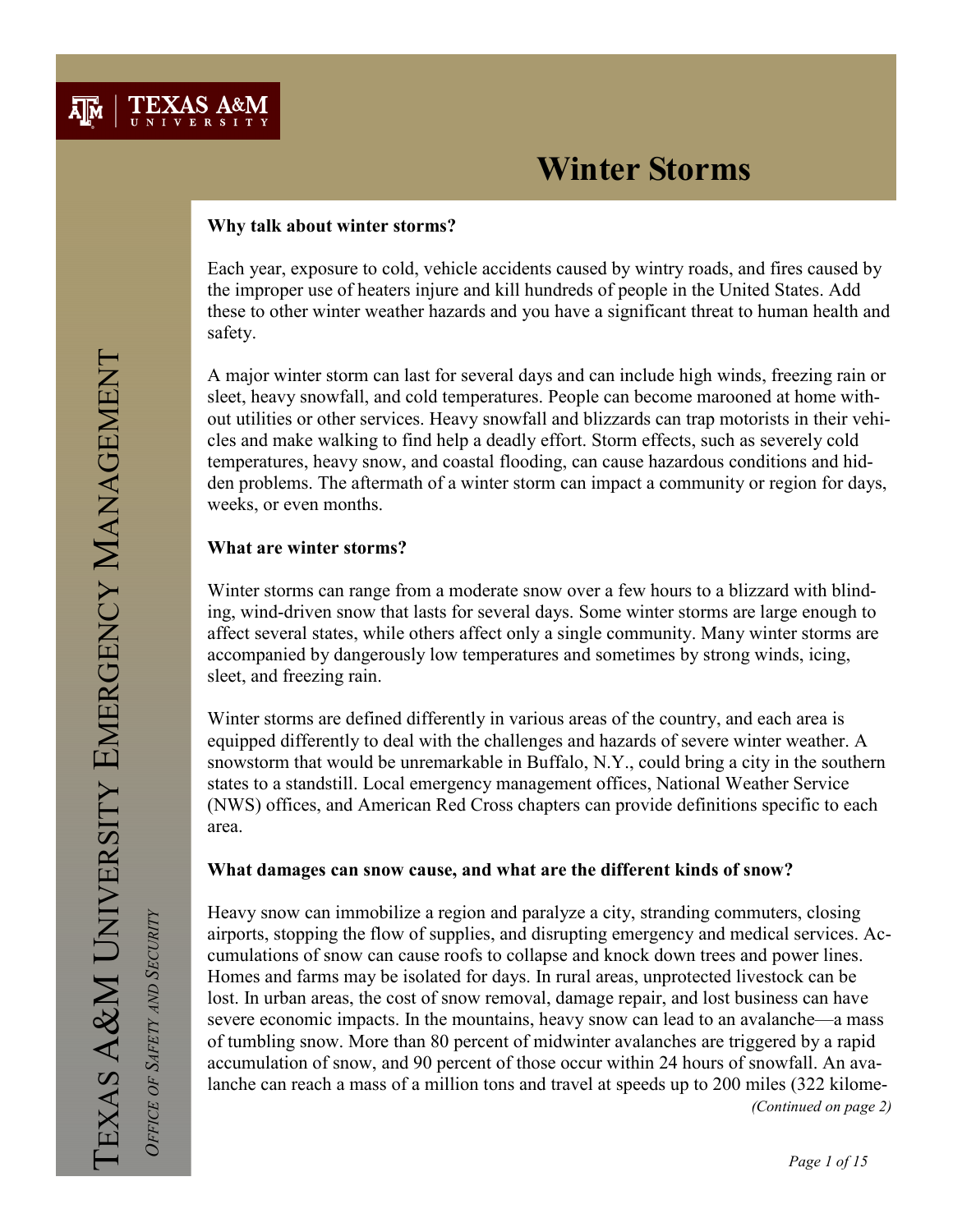

ters) per hour. (Continued from page 1)

Various intensities of snow are defined differently:

- Blizzard describes winds of 35 miles (56 kilometers) per hour or more with snow and blowing snow that reduce visibility to less than one-quarter mile (0.4 kilometer) for at least three hours.
- Blowing snow describes wind-driven snow that reduces visibility. Blowing snow may be falling snow and/or snow on the ground that is picked up by the wind.
- Snow squall describes a brief, intense snow shower accompanied by strong, gusty winds. Accumulation from snow squalls can be significant.
- Snow shower describes snow that falls at varying intensities for short durations with little or no accumulation.

### What damages can ice cause, and what are the different kinds of ice?

Heavy accumulations of ice can bring down trees and topple utility poles and communication towers. Ice can disrupt communications and power for days while utility companies repair extensive damage. Even small accumulations of ice can be severely dangerous to motorists and pedestrians. Bridges and overpasses are particularly dangerous because they freeze before other surfaces.

Ice forms in different ways:

- Sleet is rain that freezes into ice pellets before it reaches the ground. Sleet usually bounces when hitting a surface and does not stick to objects; however, it can accumulate like snow and cause roads and walkways to become hazardous.
- Freezing rain (also known as an ice storm) is rain that falls onto a surface that has a temperature below freezing. The cold surface causes the rain to freeze so the surfaces—trees, utility wires, vehicles, and roads—become glazed with ice. Even small accumulations of ice can cause significant hazards to people—especially pedestrians and motorists—and property.

### What damages can severe cold cause?

What constitutes severe cold varies in different parts of the country. In some northern regions, cold temperatures are not considered severe until they are well below 0° F (-18° C). In most southern regions, near-freezing temperatures (around  $32^{\circ}$  F, or  $0^{\circ}$  C) are considered severe cold. Severe cold can cause much harm; for example, it can damage crops and other vegetation and freeze pipes causing them to burst. Unusually cold temperatures are especially dangerous in areas not accustomed to them because residents are generally unprepared and may not realize the dangers severe cold present.

(Continued on page 3)

OFFICE OF SAFETY AND SECURITY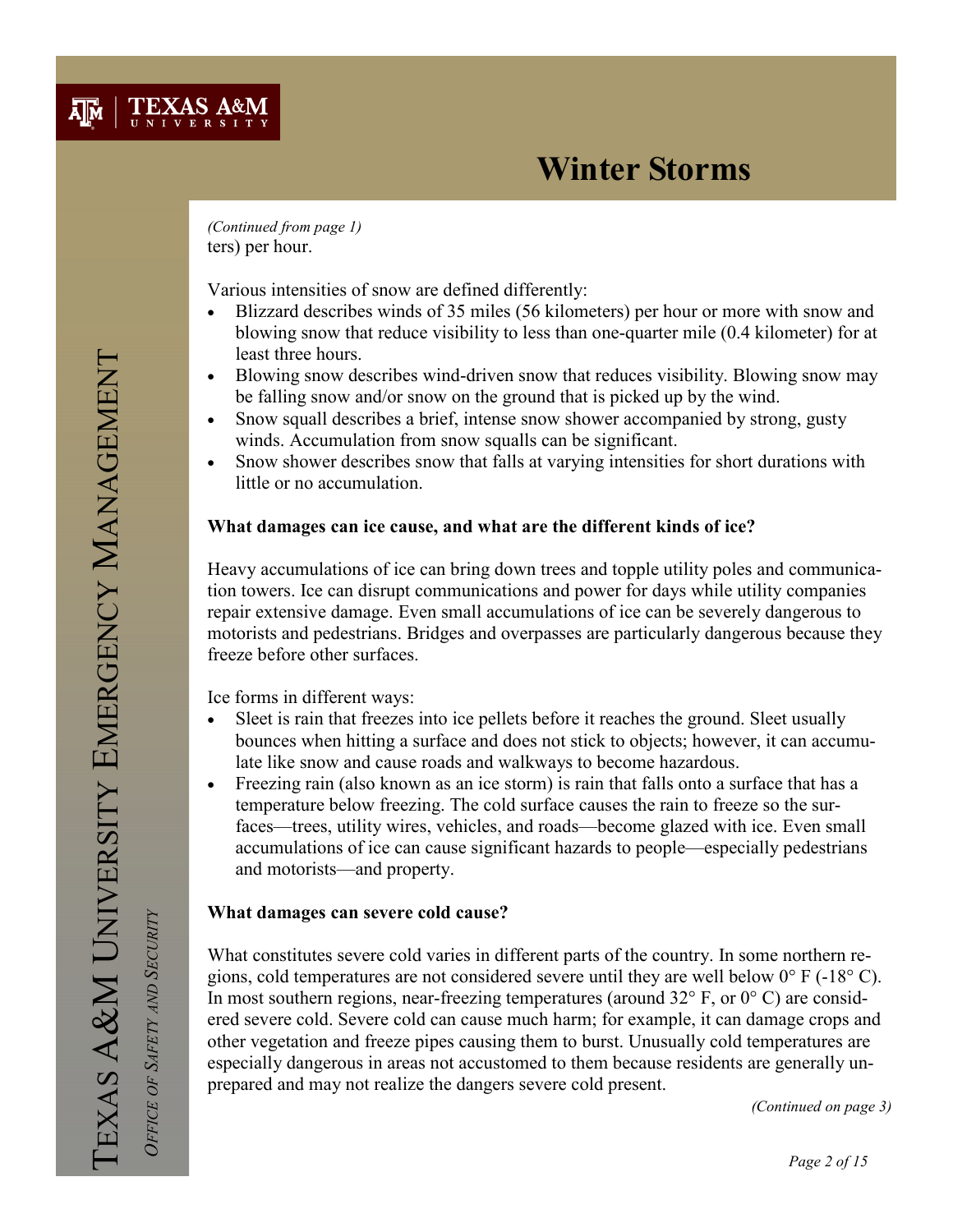#### (Continued from page 2)

Exposure to cold can cause frostbite and life-threatening hypothermia. Frostbite is the freezing of body tissue, and it most frequently affects fingers, toes, earlobes, and the tip of the nose. Frostbite damage ranges from superficial and reversible to deep and permanent. Frostbite can result in tissue loss and even loss of digits and limbs.

Hypothermia begins to occur when a person's body temperature drops to 3° below its normal temperature. On average, a person would begin to suffer hypothermia if his or her temperature dropped to 96° F (35.6° C). Cold temperatures can cause hypothermia in anyone who is not adequately clothed or sheltered in a place with adequate heat. Hypothermia can kill people, and those who survive hypothermia are likely to suffer lasting ill effects. Infants and elderly people are the most susceptible. Elderly people account for the largest percentage of hypothermia victims, many of whom freeze to death in their own homes. Most of these victims are alone and their heating systems are working improperly or not at all. People who are taking certain medications, who have certain medical conditions, or who have been drinking alcohol also are at increased risk for hypothermia.

### What is winter flooding?

Winter flooding can result from winter storms or long periods of cold temperatures, and it can cause significant damage and loss of life. The winds of intense winter storms can cause widespread tidal flooding and severe beach erosion along coastal areas. Long cold spells can cause rivers and lakes to freeze so that when a rise in the water level or a thaw breaks the ice into large chunks, the chunks become jammed at man-made and natural obstructions. These ice jams can act as dams, resulting in severe flooding. In addition, the sudden thawing of a heavy snow pack can often lead to flooding.

## How can I protect myself in winter storms?

Winter storms are considered deceptive killers because most winter storm deaths are related only indirectly to the storms. Overall, most winter storm deaths result from vehicle or other transportation accidents caused by ice and snow. You should avoid driving when conditions include sleet, freezing rain or drizzle, snow, or dense fog. These are serious conditions that are often underestimated, and they make driving—and even walking outside very hazardous.

Exhaustion and heart attacks brought on by overexertion are two other common causes of deaths related to winter storms. Cold temperatures compound the strain of physical labor on a person's body. Tasks such as shoveling snow, pushing a vehicle, or even walking in heavy snow can cause a heart attack, particularly in people who are older or not used to

(Continued on page 4)

OFFICE OF SAFETY AND SECURITY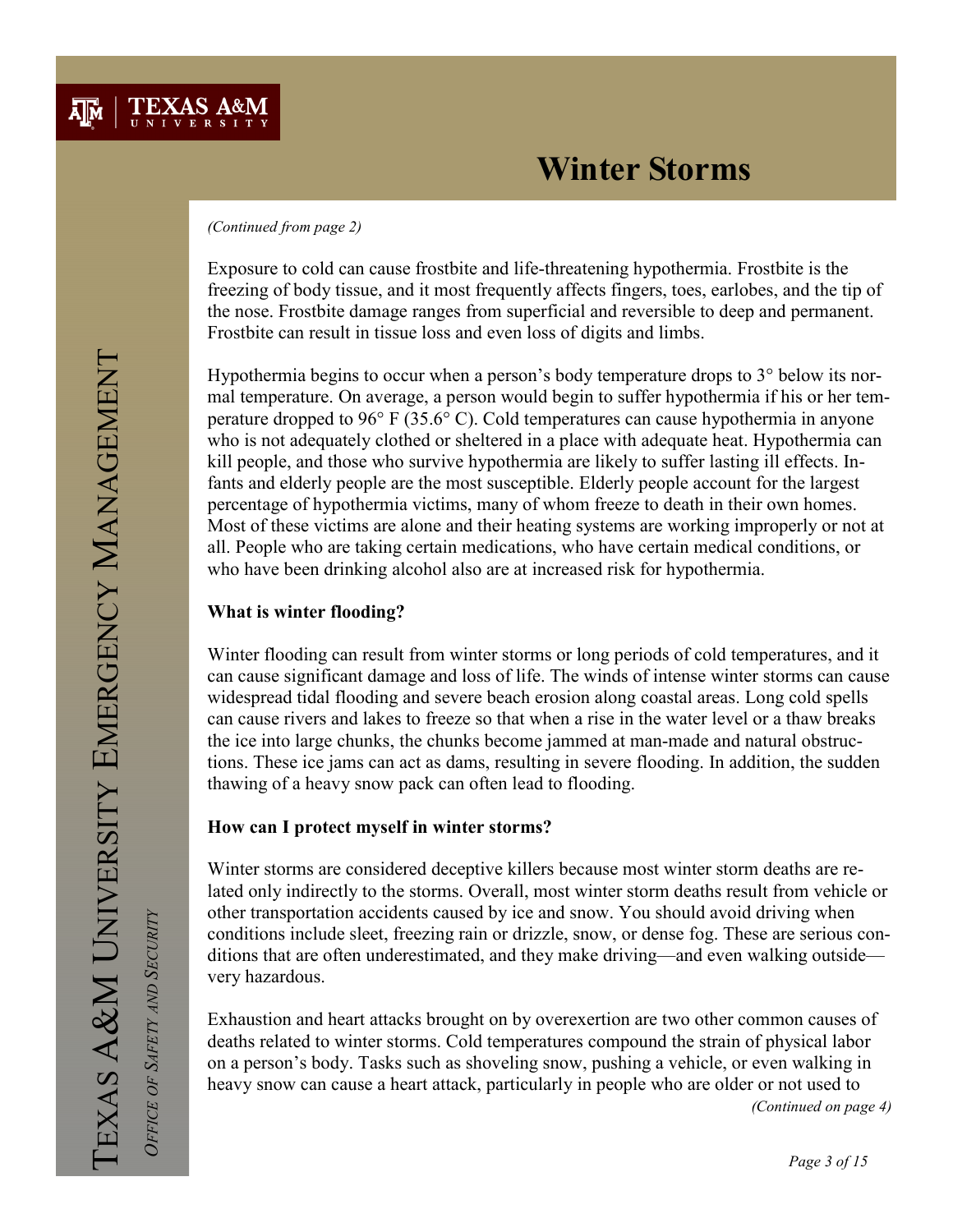#### (Continued from page 3)

high levels of physical activity. Before tackling strenuous tasks in cold temperatures, you should carefully consider your physical condition, the weather factors, and the nature of the task. If you are not sure how much you can safely do, you should avoid all heavy work in cold temperatures.

You should also dress to protect yourself from frostbite and hypothermia. When outside in cold temperatures, wear warm, loose-fitting, lightweight clothing in several layers. If you get too warm, you can remove one or more layers and if you get too cold you can add layers, so you can avoid the sweat-chills cycle. Your outer garments should be tightly woven, water repellent, and have a hood. Wear a hat. Half of your body heat can be lost from your head. Mittens, snug at the wrist, are better than gloves. Try to stay dry. If it is extremely cold, cover your mouth to protect your lungs.

If, during severe cold, your home loses power or heat, go to a designated public shelter. For information on designated shelters, contact your local emergency management office or American Red Cross chapter.

Home fires occur more frequently in the winter because people do not take the proper safety precautions when using alternative heating sources. Be sure all heating sources are installed according to local codes and permit requirements. To protect yourself, be sure that you never leave a fire unattended, that you dispose of ashes properly and only after they are completely cold, and that you operate and position space heaters only according to the manufacturer's instructions. Use only space heaters approved by an independent testing laboratory. Fire during winter storms is exceptionally dangerous because conditions may make it difficult for firefighters to get to the fire, and the water needed to fight the fire may be frozen.

In addition, every winter people are killed by carbon monoxide (CO) emitted by fuels they are using to heat their homes. Never operate unvented fuel-burning appliances in any closed room or where people are sleeping. CO poisoning from fuel-burning appliances kills people each year in the United States. Never use gas appliances such as ranges, ovens, or clothes dryers to heat your home. Do not use charcoal grills indoors or in attached garages.

Never use a portable generator in an enclosed or partially enclosed space, including in your home, or in a garage, basement, crawl space, or other partially enclosed area, even with ventilation. Opening doors and windows or using fans will not prevent CO buildup. Locate a portable generator outdoors and away from doors, windows, and vents that could allow CO to come indoors. Portable generators can produce high levels of deadly CO very quickly. In addition to producing toxic engine exhaust, portable generators can cause electric shock or electrocution and fire.

(Continued on page 5)

OFFICE OF SAFETY AND SECURITY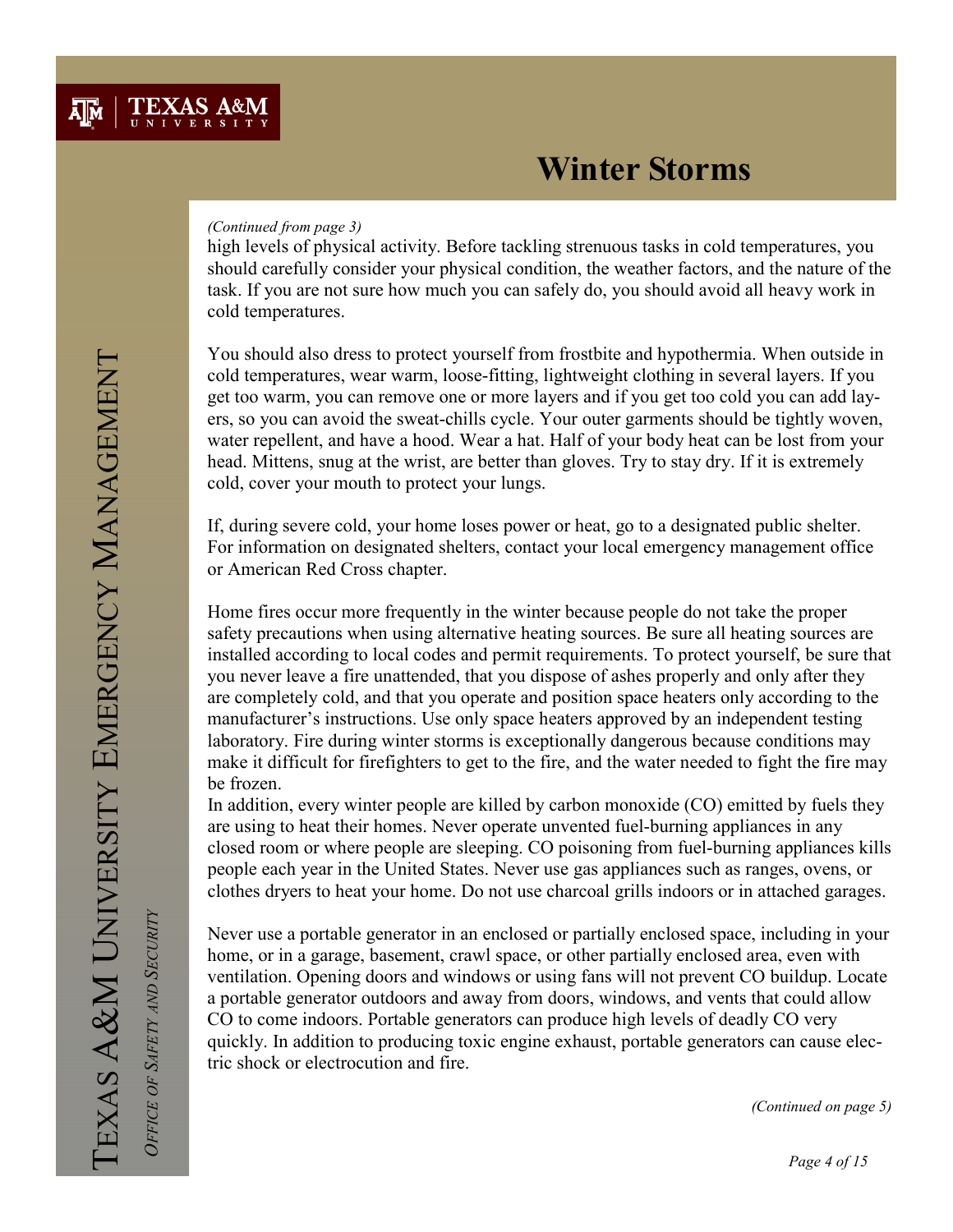

#### What is the best source of information about winter weather? (Continued from page 4)

Local radio or television stations or NOAA Weather Radio are the best sources of information about winter weather conditions. NOAA Weather Radio is the prime alerting and critical information delivery system of the National Weather Service (NWS). NOAA Weather Radio broadcasts warnings, watches, forecasts, and other hazard information 24 hours a day over more than 650 stations in the 50 states, adjacent coastal waters, Puerto Rico, the U.S. Virgin Islands, and the U.S. Pacific territories.

The NWS encourages people to buy a weather radio equipped with the Specific Area Message Encoder (SAME) feature. This feature automatically alerts you when important information about winter weather and other hazards is issued for your area. Information on NOAA Weather Radio is available from your local NWS office or at http:// www.nws.noaa.gov/nwr.

### Wind Chill Temperature

The wind chill temperature is how cold people and animals feel when they are outside. Wind chill is based on the rate of heat loss from exposed skin caused by wind and cold. As wind increases, heat is carried away from the body at a faster rate. This drives down the body temperature. Therefore, the wind makes it feel

much colder. The wind chill temperature is not the actual temperature but rather how wind and cold feel on exposed skin.

### Outlook, Watch, Warning, Advisory

A Winter Storm OUTLOOK means winter storm conditions are possible in the next two to five days. Stay tuned to local media for updates.

A Winter Storm WATCH means winter storm conditions are possible within the next 36 to 48 hours. People in a watch area should review their winter storm plans (Family Disaster Plan, Disaster Supplies Kit) and keep informed about weather conditions.

A Winter Storm WARNING means life-threatening, severe winter conditions have begun or will begin within 24 hours. People in a warning area should take precautions immediately.

A Blizzard WARNING means sustained winds or frequent gusts of 35 miles (56 kilometers) per hour or greater and considerable falling or blowing snow that reduces visibility to less than a quarter mile (0.4 kilometer) are expected to prevail for a period of three hours or longer. People in a warning area should take precautions immediately.

OFFICE OF SAFETY AND SECURITY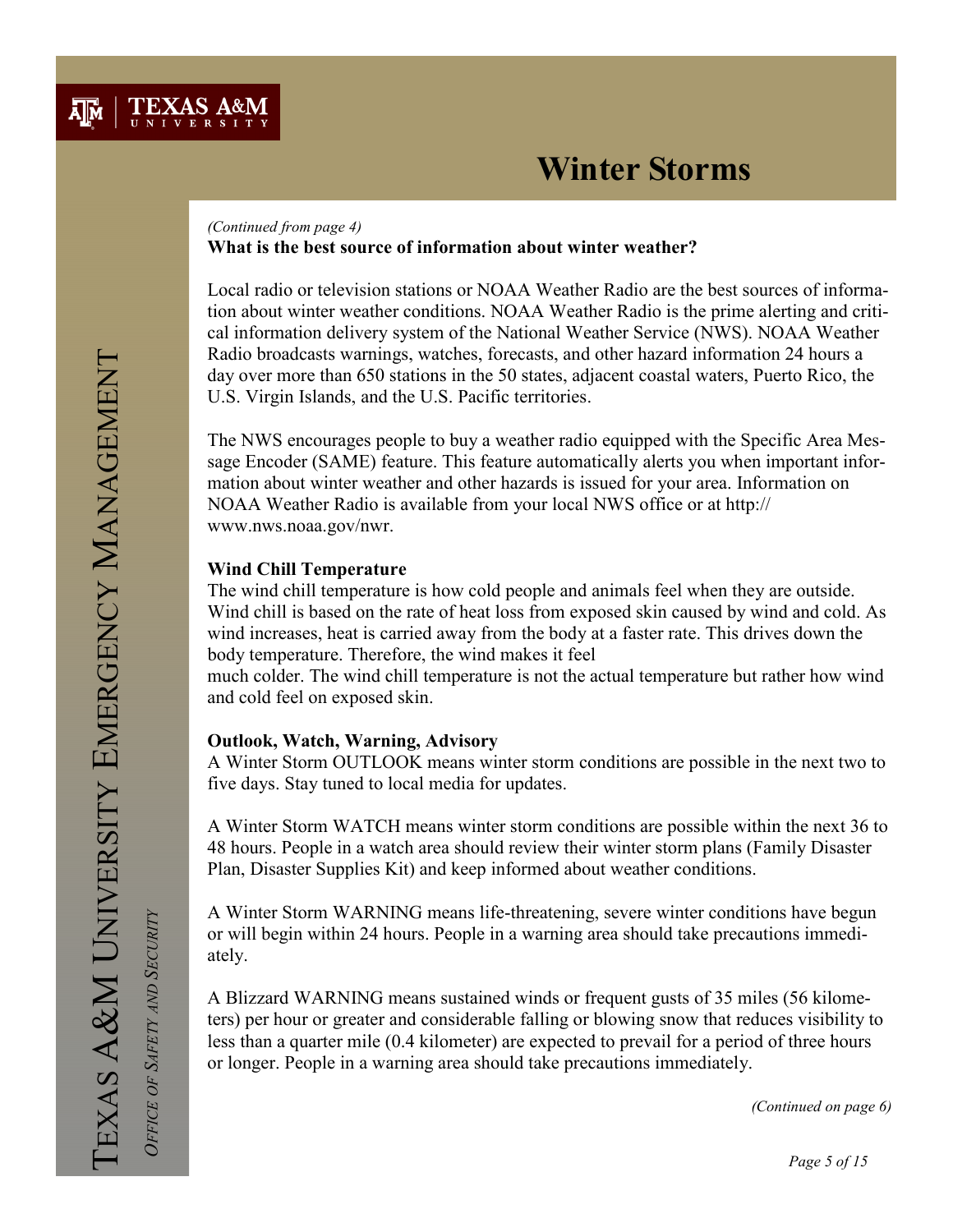#### (Continued from page 5)

A Winter Weather ADVISORY means winter weather conditions are expected to cause significant inconveniences and may be hazardous. If you are cautious, these situations should not be life threatening.

Outlooks, watches, warnings, and advisories are issued by the National Weather Service (NWS) and broadcast on NOAA Weather Radio and on local radio and television stations.

### Carbon Monoxide Alarm

Every home should have properly installed and maintained carbon monoxide (CO) alarms that meet current safety standards. CO alarms can help detect CO, a colorless, odorless gas produced by burning any fuel. Exposure to high levels of CO can cause death. The initial symptoms of CO poisoning are similar to the flu and include dizziness, fatigue, headache, nausea, and irregular breathing.

### Be Prepared for a Winter Storm

For general preparedness, every household should create and practice a Family Disaster Plan and assemble and maintain a Disaster Supplies Kit. In addition, every household should take specific precautions and make specific plans for cold weather.

## Protect Yourself

If you live in an area where severe winter weather is possible, you should:

- Talk with members of your household about what to do if a winter storm watch or warning is issued. Discussing winter storms ahead of time helps reduce fear and helps everyone know how to respond during a winter storm.
- Install smoke alarms. For new homes, interconnected smoke alarms are required on every level of the home, outside each sleeping area and inside each bedroom. Although this approach is ideal for all homes, as a minimum, existing homes should have smoke alarms on every level and outside each sleeping area. Test and maintain them according to the manufacturer's instructions.
- Install carbon monoxide (CO) alarms following the manufacturer's instructions. It is especially important to have one near sleeping areas. Test and maintain them according to the manufacturer's instructions.
- Get training. Take an American Red Cross first aid course to learn how to treat exposure to the cold, frostbite, and hypothermia.
- Service snow removal equipment before the winter storm season and maintain it in good working order.

(Continued on page 7)

OFFICE OF SAFETY AND SECURITY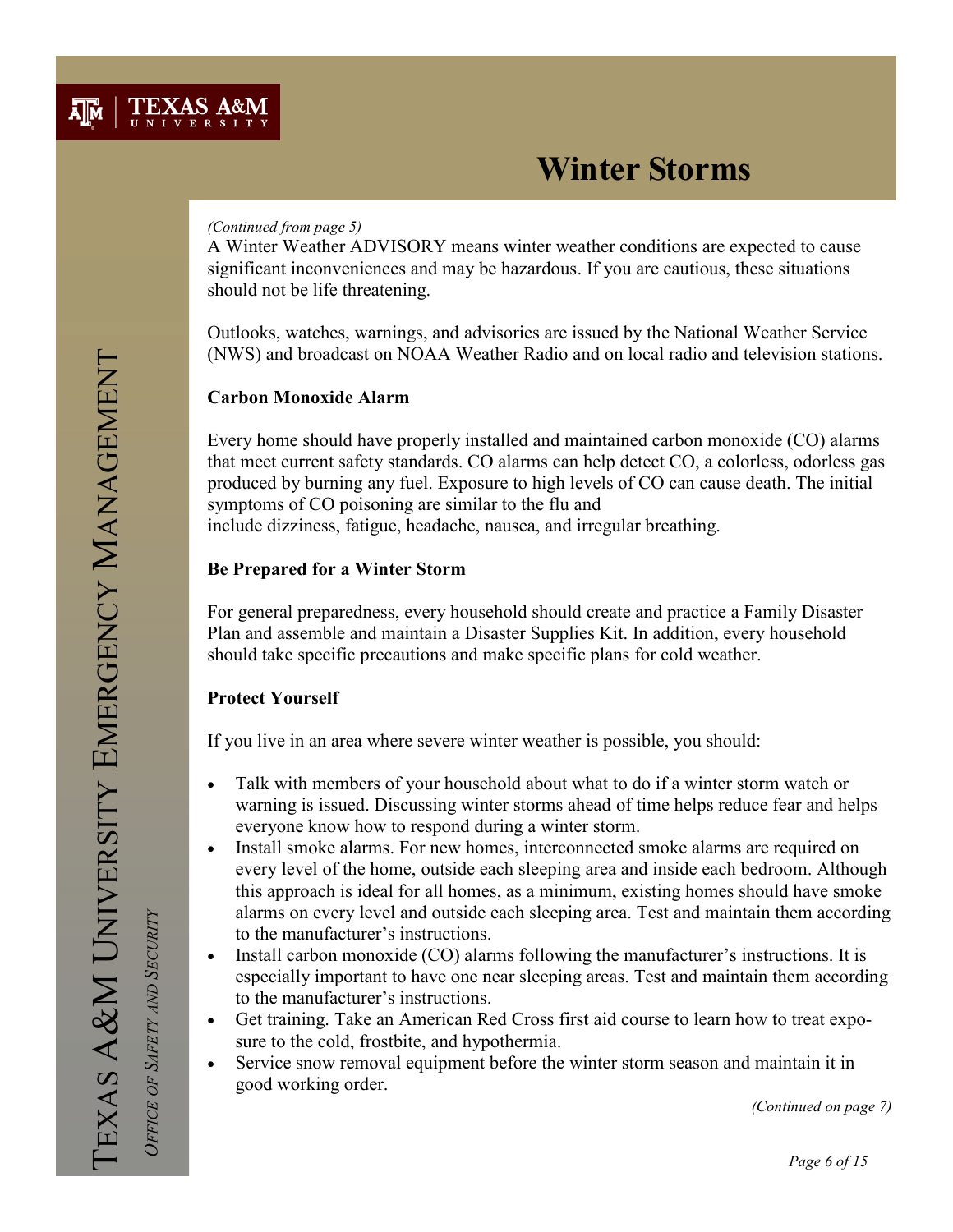#### (Continued from page 6)

- Keep your vehicle's gas tank full so you can leave right away in an emergency and to keep the fuel line from freezing.
- Keep a supply of non-clumping kitty litter to make walkways and steps less slippery. Kitty litter temporarily improves traction on an icy surface. Rock salt melts ice on walkways, but it can damage vegetation and concrete. You may find other, less damaging, ice-melting products at building supplies stores.
- Keep handy a warm coat, gloves or mittens, hat, water-resistant boots, and extra blankets and warm clothing for each member of the household.
- Make sure your home heating sources are installed according to local codes and permit requirements and are clean and in working order. Many home fires are started by poorly maintained furnaces or stoves, cracked or rusted furnace parts, or chimneys with creosote buildup.
- Be sure all portable and fixed electric space heaters have been certified by an independent testing laboratory. Keep blankets, clothing, curtains, furniture, and anything that could get hot and catch fire at least three feet away from all heat sources. Plug heaters directly into the wall socket rather than using an extension cord and unplug them when they are not in use.
- Use kerosene heaters only if permitted by law in your area. Refuel kerosene heaters outdoors only after they have cooled. Kerosene has a low flash point. If mistakenly dripped on hot surfaces, it can cause fires. Do not substitute gasoline for kerosene in the heater. Make sure the area is ventilated properly. Follow all of the manufacturer's instructions.
- Have chimneys and wood stoves inspected annually and cleaned if necessary. Chimneys and wood stoves build up creosote, which is the residue left behind by burning wood. Creosote is flammable and needs to be professionally removed periodically. Store ashes in a metal container with a tight-fitting lid.
- Bring your companion animals inside during winter weather.

## Protect Your Property

If you live in an area where severe winter weather is possible, you should:

- Make sure your home is properly insulated. If necessary, insulate the walls and attic to reduce your home's power demands for heat. Caulk and weather-strip doors and windowsills to keep cold air out.
- Install storm windows or cover windows with plastic from the inside to provide an extra layer of insulation to keep cold air out.
- Protect pipes from freezing by:
	- Wrapping pipes in insulation or layers of newspaper and then covering them with plastic to keep out moisture.

(Continued on page 8)

OFFICE OF SAFETY AND SECURITY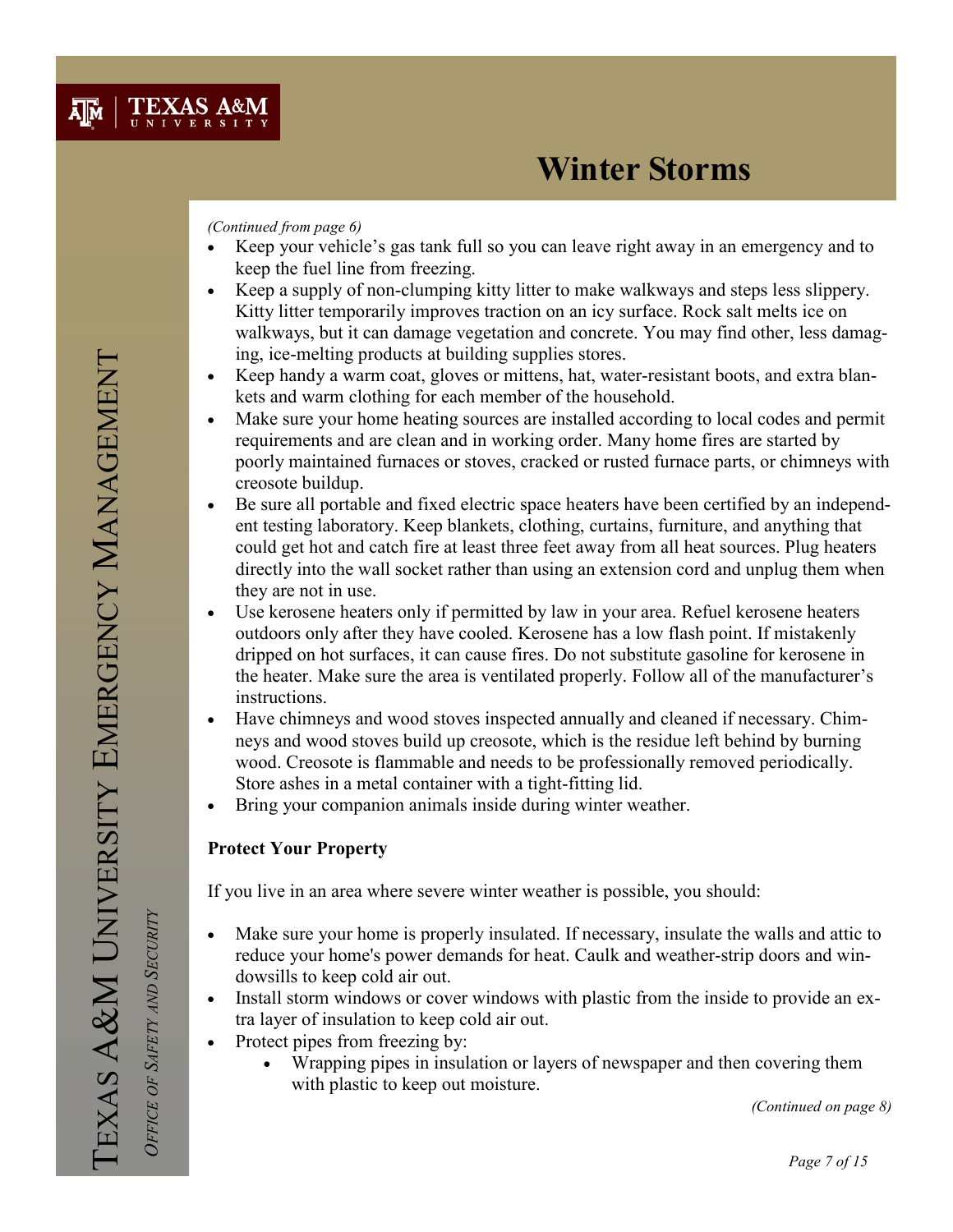#### (Continued from page 7)

- Letting faucets drip a little.
- Know how to shut off the main water valve and how to shut off and drain outside faucets. Outside faucets are often controlled by a valve inside the home. Keep a wrench near the valves.
- Install heat tape on water pipes. Put the tape on all exterior water pipes and interior pipes located on outside walls or anywhere else that temperatures could go below freezing. Follow carefully the manufacturer's instructions for installation.
- If the pipes freeze, remove any insulation or newspaper and wrap the pipes in rags. Completely open all faucets and pour hot water over the pipes, starting where they were most exposed to the cold or where the cold most likely penetrated. A hand-held hair dryer, used with caution to prevent overheating, also works well.
- Consider buying emergency heating equipment, such as a wood- or coal-burning stove or an electric or kerosene heater. If you have a stove, be sure it is properly vented and in good working order and that you dispose of ashes safely. Keep a supply of wood or coal on hand. If you have an electric space heater, either portable or fixed, be sure it is certified by an independent testing laboratory. Plug a heater directly into the wall socket rather than using an extension cord and unplug it when it is not in use. Use a kerosene heater only if permitted by law in your area; check with your local fire department. If you have a kerosene heater, use only the correct fuel for your unit. Properly ventilate the area of use. Refuel the unit outdoors only, and only when the unit is cool. Follow all of the manufacturer's instructions. Keep all heaters at least three feet away from furniture and other flammable objects.
- When using fireplaces, stoves, and space heaters, ventilate properly and guard against fire. Using alternative sources of heat such as these greatly increases your risk for fire and carbon monoxide (CO) poisoning.
- Consider storing sufficient heating fuel. Regular fuel sources may be cut off. Be cautious of fire hazards when storing any type of fuel.
- If you have a fireplace, consider keeping a supply of firewood or coal. Be sure the fireplace is properly vented and in good working order and that you dispose of ashes safely.
- Install snow fences in rural areas to reduce drifting snow on roads and paths, which could block access to homes, barns, and animals' feed and water.
- Create a place where your animals can be comfortable in severe winter weather. Bring your companion animals indoors. Horses and livestock should have a shelter where they can be protected from wind, snow, ice, and rain. Grazing animals should have access to a protected supply of food and non-frozen water.
- Be aware of the potential for flooding when snow and ice melt and be sure that your animals have access to high ground that is not impeded by fencing or other barriers. You may not be able to get to them in time to relocate them in the event of flooding.
- Ensure that any outbuildings that house or shelter animals can withstand wind and

(Continued on page 9)

OFFICE OF SAFETY AND SECURITY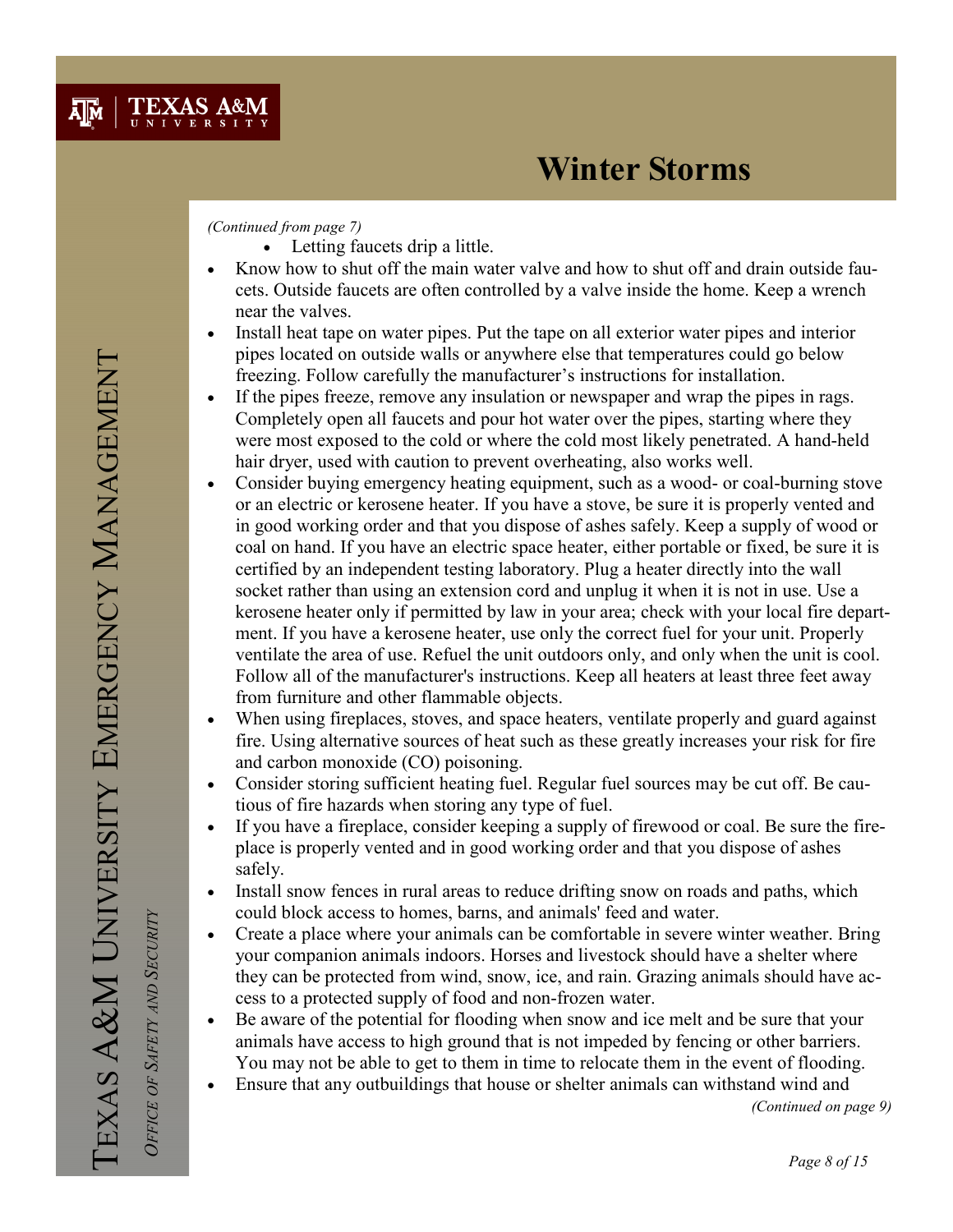### (Continued from page 8)

heavy snow and ice.

• Consider purchasing flood insurance, if you live in a flood-prone area, to cover possible flood damage that may occur during the spring thaw. Homeowners' policies do not cover damage from floods. Ask your insurance agent about the National Flood Insurance Program (NFIP) if you are at risk.

## What to Do Before a Winter Storm

You should:

- Keep handy a battery-powered radio or television or NOAA Weather Radio with the Specific Area Message Encoder (SAME) feature.
- Contact your local emergency management office or American Red Cross chapter for information on designated public shelters in case you lose power or heat.
- Check your Disaster Supplies Kit, and keep it handy.
- Be sure you have ample heating fuel.
- If you have alternative heating sources, such as fireplaces, wood- or coal-burning stoves, or space heaters, be sure they are installed according to local codes and permit requirements and are clean and in working order.
- Check that your fire extinguisher(s) is in good working order, and replace it if necessary.
- Bring your companion animals inside and ensure that your horses and livestock have blankets if appropriate and unimpeded access to shelter, food, and nonfrozen water.

## What to Do During a Winter Storm Watch

- Listen to NOAA Weather Radio or a local radio or television station for updated information.
- Watch for changing weather conditions. Severe weather can happen quickly. Temperatures may drop rapidly, winds may increase, or snow may begin to fall at heavier rates. Even local media may not know moment by moment what is happening in your particular area.
- Move animals to sheltered areas with a supply of non-frozen water. Most animal deaths in winter storms are caused by dehydration.
- Ensure that you have supplies for clean-up for your companion animals, particularly if they are used to eliminating outdoors (large plastic bags, paper towels, and extra cat litter).
- Avoid unnecessary travel. The safest place during a winter storm is indoors. About 70 percent of deaths related to ice and snow occur in automobiles.

OFFICE OF SAFETY AND SECURITY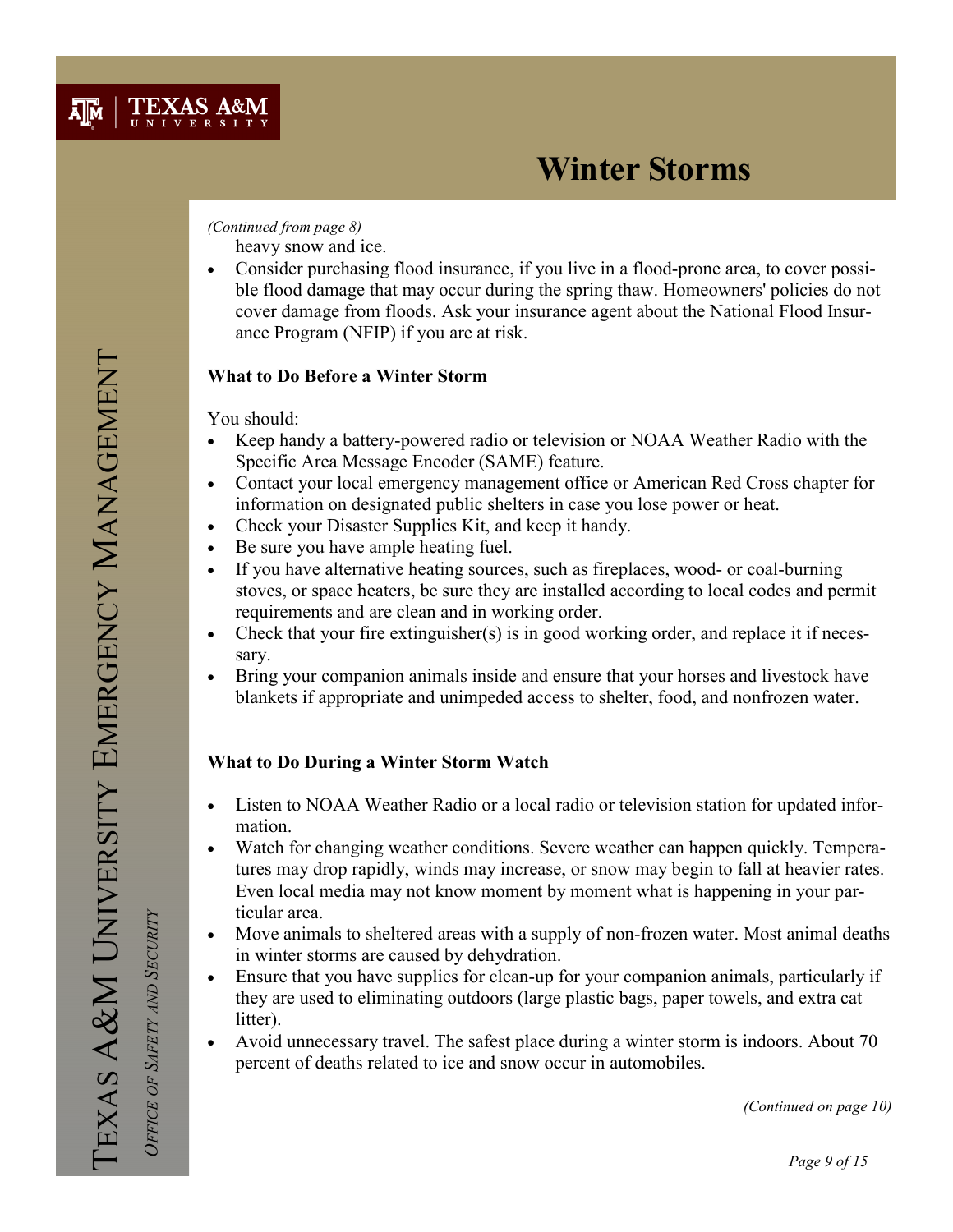(Continued from page 9)

**TEXAS A&M** 

 $\overline{A}$ <sub>M</sub>

### What to Do During a Winter Storm Warning or a Blizzard Warning

- Stay indoors and wear warm clothes. Layers of loose-fitting, lightweight, warm clothing will keep you warmer than a bulky sweater. If you feel too warm, remove layers to avoid sweating; if you feel chilled, add layers.
- Listen to a local station on battery-powered radio or television or to NOAA Weather Radio for updated emergency information.
- Bring your companion animals inside before the storm begins.
- Eat regularly. Food provides the body with energy for producing its own heat.
- Keep the body replenished with fluids to prevent dehydration. Drink liquids such as warm broth or juice. Avoid caffeine and alcohol. Caffeine, a stimulant, accelerates the symptoms of hypothermia. Alcohol, such as brandy, is a depressant and hastens the effects of cold on the body. Alcohol also slows circulation and can make you less aware of the effects of cold. Both caffeine and alcohol can cause dehydration.
- Conserve fuel. Winter storms can last for several days. Great demand may be placed on electric, gas, and other fuel distribution systems (fuel oil, propane, etc.). Suppliers of propane and fuel oil may not be able to replenish depleted supplies during severe weather. Electric and gas services may be temporarily disrupted when many people demand large amounts at the same time. Lower the thermostat to 65° F (18° C) during the day and to 55° F (13° C) at night. Close off unused rooms, and stuff towels or rags in cracks under the doors. Cover the windows at night.
- If you must go outside, protect yourself from winter storm hazards:
	- Wear layered clothing, mittens or gloves, and a hat. Layered clothing will keep you warmer than a single, heavy coat. Outer garments should be tightly woven and water repellent. Mittens or gloves and a hat will prevent the loss of body heat. Mittens are warmer than gloves because your fingers maintain more warmth when they touch each other. Half of your body-heat loss is from your head.
	- Cover your mouth to protect your lungs from severely cold air. Avoid taking deep breaths; minimize talking.
	- Watch for signs of hypothermia and frostbite.
	- Keep dry. Change wet clothing frequently to prevent a loss of body heat. Wet clothing loses much of its insulating value and transmits heat rapidly away from the body.
	- Stretch before you go out. If you go out to shovel snow, do a few stretching exercises to warm up your body. This will reduce your chances of muscle injury.
	- Avoid overexertion, such as shoveling heavy snow, pushing a vehicle, or walking in deep snow. The strain from the cold and the hard labor may cause a heart attack.

(Continued on page 11)

OFFICE OF SAFETY AND SECURITY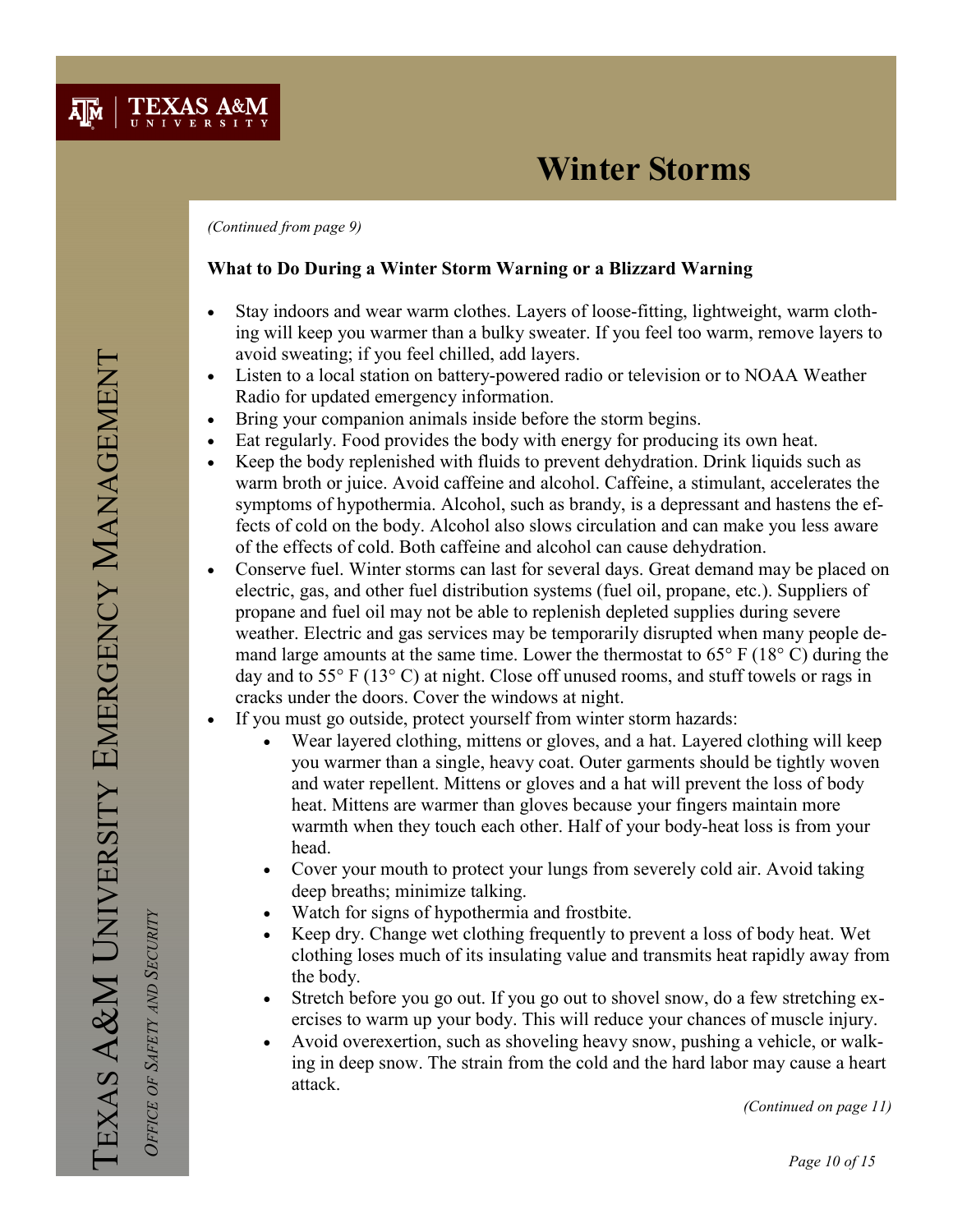#### (Continued from page 10)

- Sweating could lead to a chill and hypothermia.
- Walk carefully on snowy, icy sidewalks. Slips and falls occur frequently in winter weather, resulting in painful and sometimes disabling injuries.
- If you must go out during a winter storm, use public transportation if possible. About 70 percent of winter deaths related to ice and snow occur in automobiles.
- Check on relatives, neighbors, and friends, particularly if they are elderly or if they live alone.

## Driving in Winter Conditions

You should:

- Have your vehicle winterized before the winter storm season. Keeping your vehicle in good condition will decrease your chance of being stranded in cold weather. Have a mechanic check your battery, antifreeze, wipers and windshield washer fluid, ignition system, thermostat, lights, flashing hazard lights, exhaust system, heater, brakes, defroster, and oil level. If necessary, replace existing oil with winter-grade oil. Install good winter tires. Make sure the tires have adequate tread. All-weather radials are usually adequate for most winter conditions. However, some jurisdictions require that vehicles on their roads be equipped with chains or snow tires with studs.
- Check your vehicle emergency supplies kit and replenish it if necessary.
- If you will be driving in wintry conditions, in addition to the usual emergency supplies you keep in your vehicle, be sure to keep enough of the following for each person:
	- Blankets or sleeping bags.
	- Rain gear, extra sets of dry clothing, mittens, socks, and wool hats.
	- Newspapers for insulation.
	- Plastic bags for sanitation.
	- Canned fruit, nuts, and high energy "munchies." (Include a non-electric can opener if necessary.)
	- Keep in your vehicle:
		- A windshield scraper and small broom for ice and snow removal.
		- A small sack of sand for generating traction under wheels and a set of tire chains or traction mats.
		- Matches in a waterproof container.
		- Cards, games, and puzzles.
		- A brightly colored (preferably red) cloth to tie to the antenna.
- Keep a cell phone or two-way radio with you when traveling in winter. Make sure the battery is charged.
- If you must be on the road during a winter storm, bring warm broth in a thermos and several bottles of water for each person.
- Keep your vehicle's gas tank full so you will be ready in case of emergency and to pre- (Continued on page 12)

TEXAS A&M UNIVERSITY EMERGENCY MANAGEMENT EXAS A&M UNIVERSITY EMERGENCY MANAGEMENT

OFFICE OF SAFETY AND SECURITY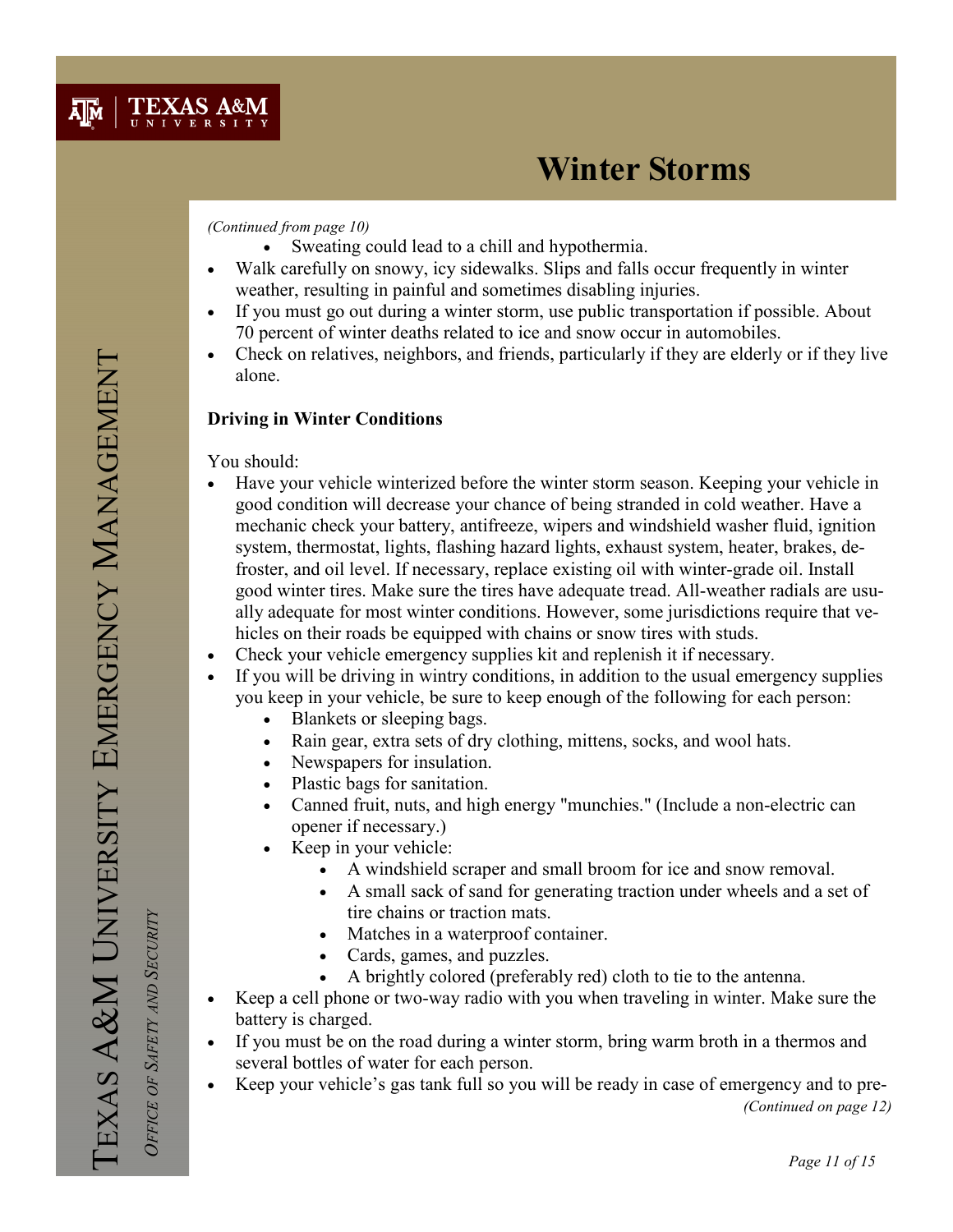### (Continued from page 11)

vent the fuel line from freezing.

- Plan to travel during daylight and, if possible, take at least one other person with you.
- Let someone know your destination, your route, and when you expect to arrive. If your vehicle gets stuck along the way, help can be sent along your predetermined route.
- Before leaving, listen to weather reports for your area and the areas you will be passing through, or call the state highway patrol for the latest road conditions.
- Be on the lookout for sleet, freezing rain, freezing drizzle, and dense fog, which can make driving very hazardous.
- Avoid traveling during a winter storm.
- If you must travel and do become stranded, it is better to stay in the vehicle and wait for help. Do not leave the vehicle to search for assistance unless help is visible within 100 yards (91 meters). You can quickly become disoriented and confused in blowing snow.
- If you are stuck in a vehicle:
	- Display a trouble sign to indicate you need help. Hang a brightly colored cloth (preferably red) on the radio antenna and raise the hood after snow stops falling.
	- Run the engine occasionally to keep warm. Carbon monoxide can build up inside a standing vehicle while the engine is running, even if the exhaust pipe is clear. Running the heater for 10 minutes every hour generally is enough to keep the occupants warm. Running the engine for only short periods reduces the risk of carbon monoxide poisoning and conserves fuel. Turn on the engine for about 10minutes each hour (or five minutes every half hour). Use the heater while the engine is running.
	- Keep the exhaust pipe clear of snow, and slightly open a downwind window for ventilation.
	- Leave the overhead light on when the engine is running so that you can be seen.
	- Do light exercises to keep up circulation. Clap your hands and move your arms and legs occasionally. Try not to stay in one position for too long.
	- If more than one person is in the vehicle, take turns sleeping. One of the first signs of hypothermia is sleepiness. If you are not awakened periodically to increase body temperature and circulation, you can freeze to death.
	- Huddle together for warmth. Use newspapers, maps, and even the removable floor mats for added insulation. Layering items will help trap more body heat.
	- Watch for signs of frostbite and hypothermia. Severe cold can cause numbness, making you unaware of possible danger. Keep fingers and toes moving for circulation, and drink warm broth to reduce the risk of further injury.
	- Drink fluids to avoid dehydration. Bulky winter clothing can cause you to sweat, but cold dry air will help the sweat evaporate, making you unaware of possible dehydration. When people are dehydrated, they are more susceptible to the ill effects of cold and to heart attacks.

(Continued on page 13)

OFFICE OF SAFETY AND SECURITY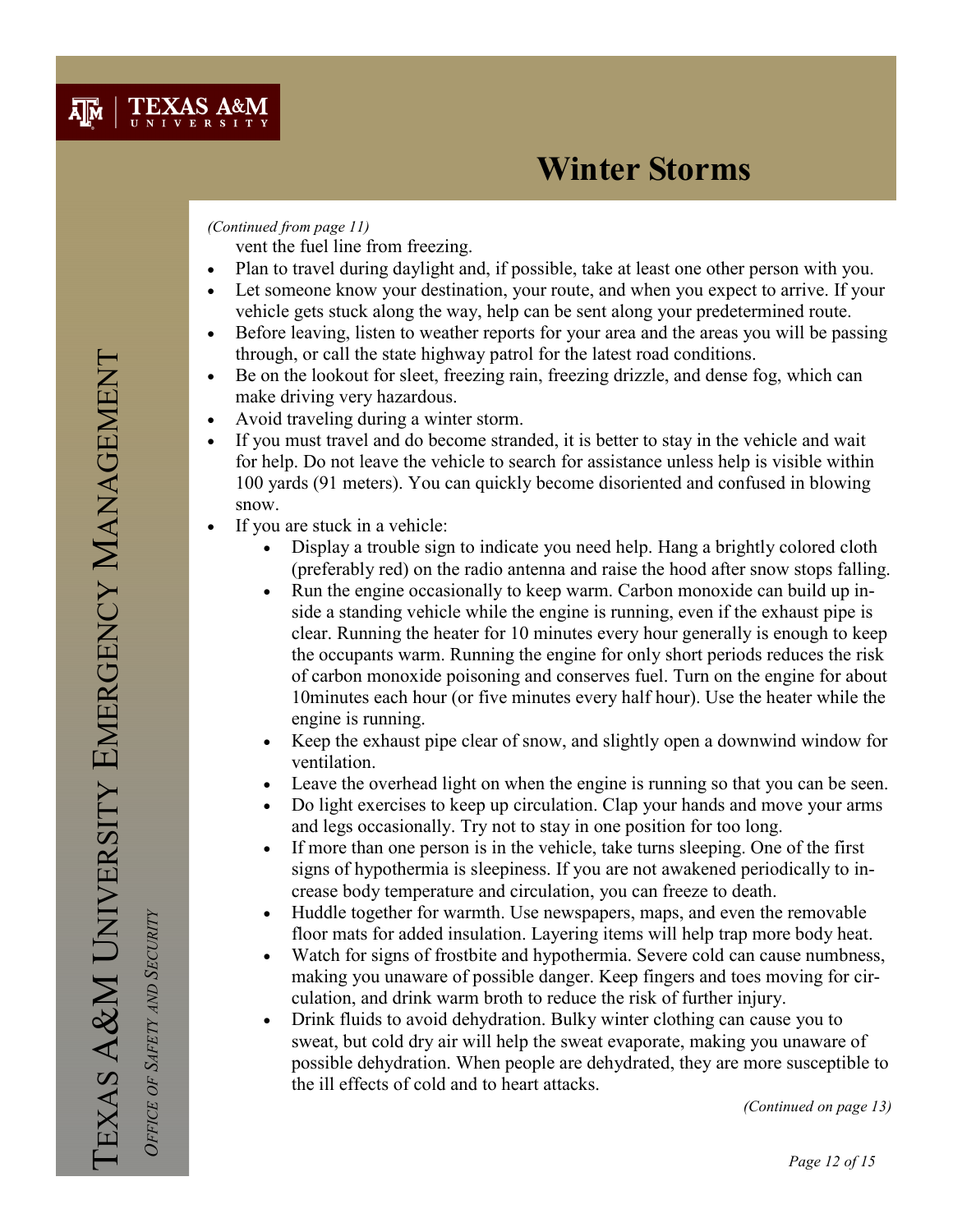

(Continued from page 12)

• Avoid overexertion. Cold weather puts an added strain on the heart. Unaccustomed exercise, such as shoveling snow or pushing a vehicle, can bring on a heart attack or make other medical conditions worse.

### What to Do After a Winter Storm

You should:

- Keep listening to a local radio or television station or NOAA Weather Radio for updated information and instructions. Access to some parts of the community may be limited or roads may be blocked.
- Help people who require special assistance—infants, elderly people, those without transportation, large families who may need additional help in an emergency situation, people with disabilities, and the people who care for them.
- Avoid driving and other travel until conditions have improved. Roads may be blocked by snow or emergency vehicles.
- Avoid overexertion. Heart attacks from shoveling heavy snow are a leading cause of death during the winter.
- Keep up with local weather forecasts and be prepared when you go outside. Major winter storms are often followed by even colder conditions.
- Check on your animals and ensure that their access to food and water is unimpeded by drifted snow, ice, or other obstacles.

#### Frostbite and Hypothermia

Frostbite is a severe reaction to exposure to cold that can cause permanent harm to people. Symptoms of frostbite are a loss of feeling and a white or pale appearance in fingers, toes, nose, or earlobes.

Hypothermia is a condition brought on when a person's body temperature drops to 3° below its normal temperature. On average, a person would begin to suffer hypothermia if his or her temperature dropped to 96° F (35.6° C). Symptoms of hypothermia include uncontrollable shivering, slow speech, memory lapses, frequent stumbling, drowsiness, and exhaustion. Hypothermia is not always fatal, but those who survive it are likely to suffer lasting kidney, liver, and pancreas problems.

If frostbite or hypothermia is suspected, begin warming the person slowly and get immediate medical assistance. Warm the person's trunk first. You can hug the person to use your own body heat to help warm him or her. Arms and legs should be warmed last because stimulation of the limbs can drive cold blood toward the heart and lead to cardiac arrest. Put the person in dry clothing and wrap his or her entire body in a blanket. Never give any- (Continued on page 14)

OFFICE OF SAFETY AND SECURITY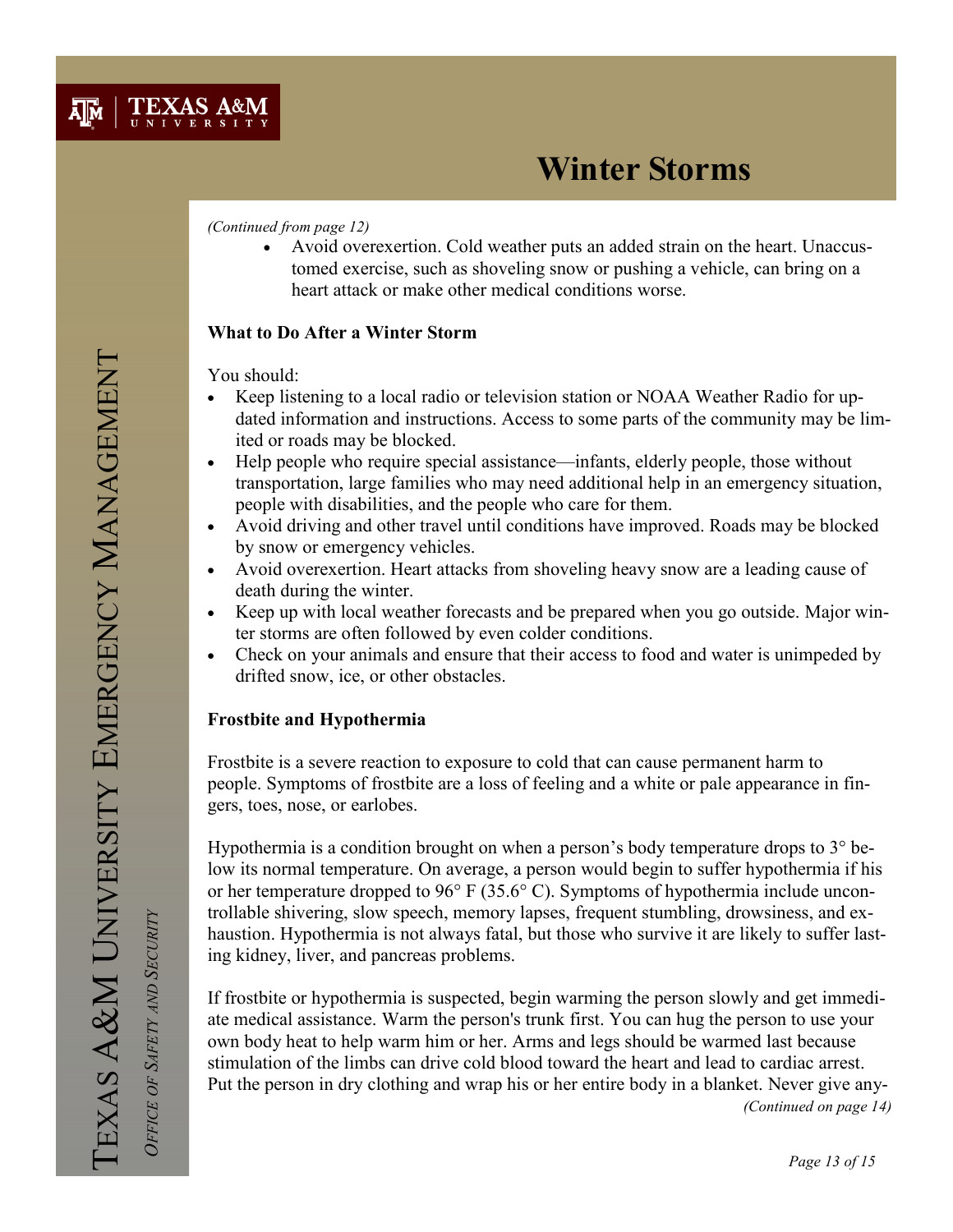#### (Continued from page 13)

thing with alcohol or caffeine in it to a person who is suffering from frostbite or hypothermia. Caffeine, a stimulant, can cause the heart to beat faster and hasten the effect the cold has on the body. Alcohol, a depressant, can slow the heart and also hasten the ill effects of the cold.

### Facts and Fiction

Fiction: If you are stuck in a car in a snowstorm, the best thing to do is to get out and look for help.

Facts: You should stay in your vehicle and wait for rescuers. If you leave your vehicle in wind-driven snow, you could quickly become disoriented. Make the vehicle visible to rescuers (tie a colored cloth to the antenna or door, turn on the dome light when running the engine for heat, raise the hood when the snow stops falling). If you have a cell phone, call a towing company or 9-1-1 or the local emergency number.

Fiction: In severe cold, it is best to stay warm by wearing a very heavy coat. Facts: You should wear loose, lightweight, warm clothes in layers. Trapped air insulates. Remove layers to avoid perspiration and subsequent chill. Outer garments should be tightly woven, water repellent, and hooded. Wear a hat. Half your body-heat loss can be from the head. Cover your mouth to protect your lungs from extreme cold. Mittens, snug at the wrist, are better than gloves. Try to stay dry.

 OFFICE OF SAFETY AND SECURITY OFFICE OF SAFETY AND SECURITY